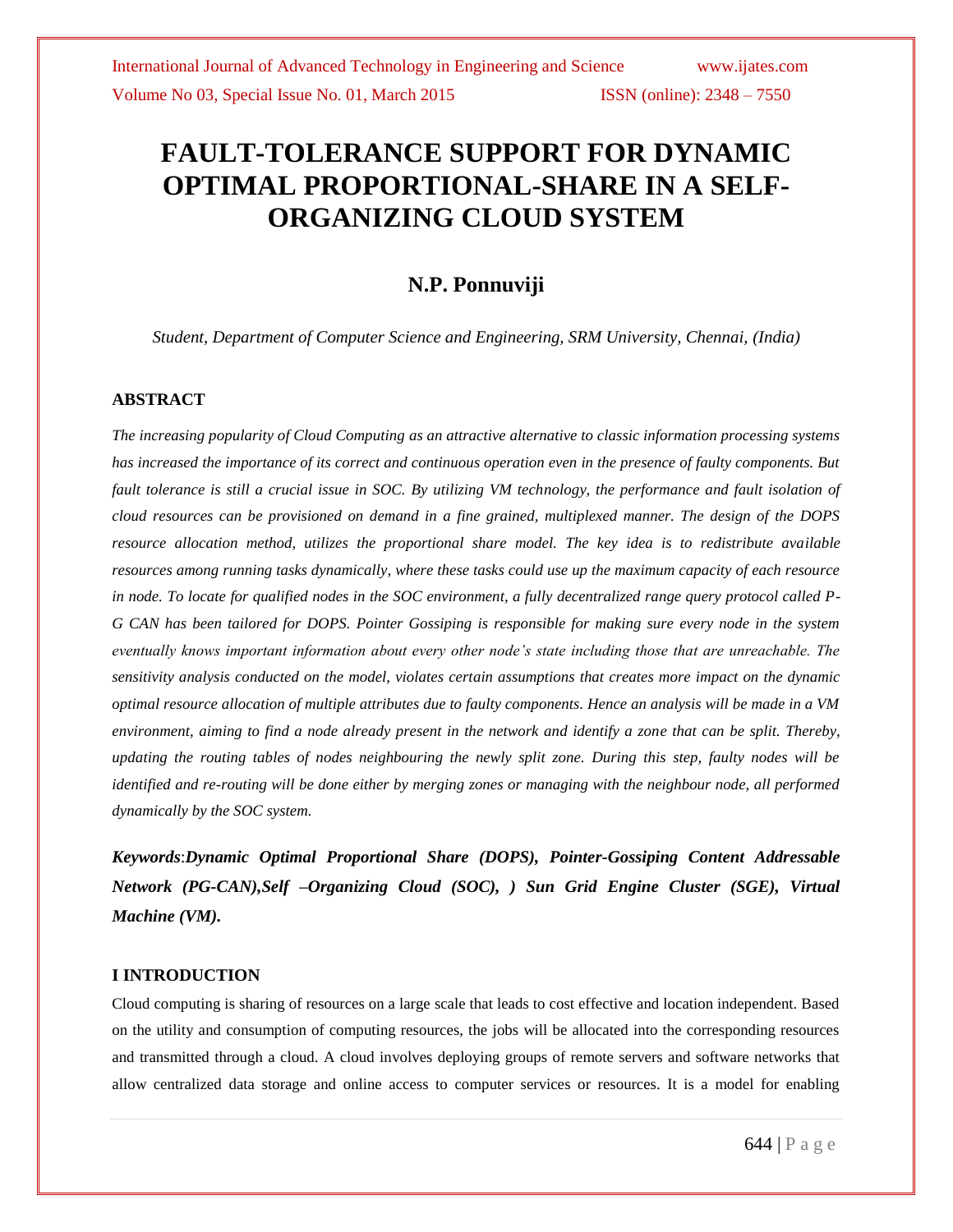convenient, on-demand network access to a shared pool of configurable computing resources (e.g., networks, servers, storage, applications and services). The increasing demand for flexibility in obtaining and releasing computing resources in a cost-effective manner has resulted in a wide adoption of the Cloud Computing paradigm. Fault tolerance computing is one that can continue to correctly perform its task in the presence of hardware failures, network failures. The faults on the resources may occur due to network fault, physical fault, media fault, processor fault, process fault, service expiry fault, etc., A new architecture called self-organizing cloud (SOC) can connect a large number of desktop computers on the Internet by a P2P network. Through multiple VM instances constructed by SOC idle resources will be allocated to tasks waiting for execution. Even though optimization of task's resources allocation under user's budget is dealt under SOC, the process of handling fault-tolerance problem is still pending. In this paper, we provide a fault-tolerance support for DOPS based PG-CAN system, that dynamically analyse the weights and cost of resources and identify the optimal resource and find whether it could be split up into zones, thereby,providing an optimal route by eliminating unqualified nodes in the network.

## **II EXISTING SYSTEM**

In the existing system, the transmission in the cloud takes place after identifying the valid resources based on the resources requirements and budget and are named as qualified nodes. When suddenly due to a hardware failure or network failure when a resource or node becomes unqualified (i.e., not able to perform transmission), the cloud server makes the transmission pending. The problem is identified manually by rectifying Convex Optimization Problem. Hence in this scenario, to locate qualified nodes in the SOC environment, a fully decentralized range query protocol, named pointer-gossiping CAN (PG-CAN) has been tailored for DOPS.

## **2.1 Disadvantages**

- Identification of fault-tolerance is not handled in both centralized and decentralized environment.
- The SOC does not handle the fault-tolerance support in the DOPS based VM environment.
- Manual analysis of rectifying Convex Optimization Problem only is dealt.
- The sensitivity analysis of how violation would impact the optimal resource allocation is not handled.



## **Figure -1Architecture Diagram of Existing System**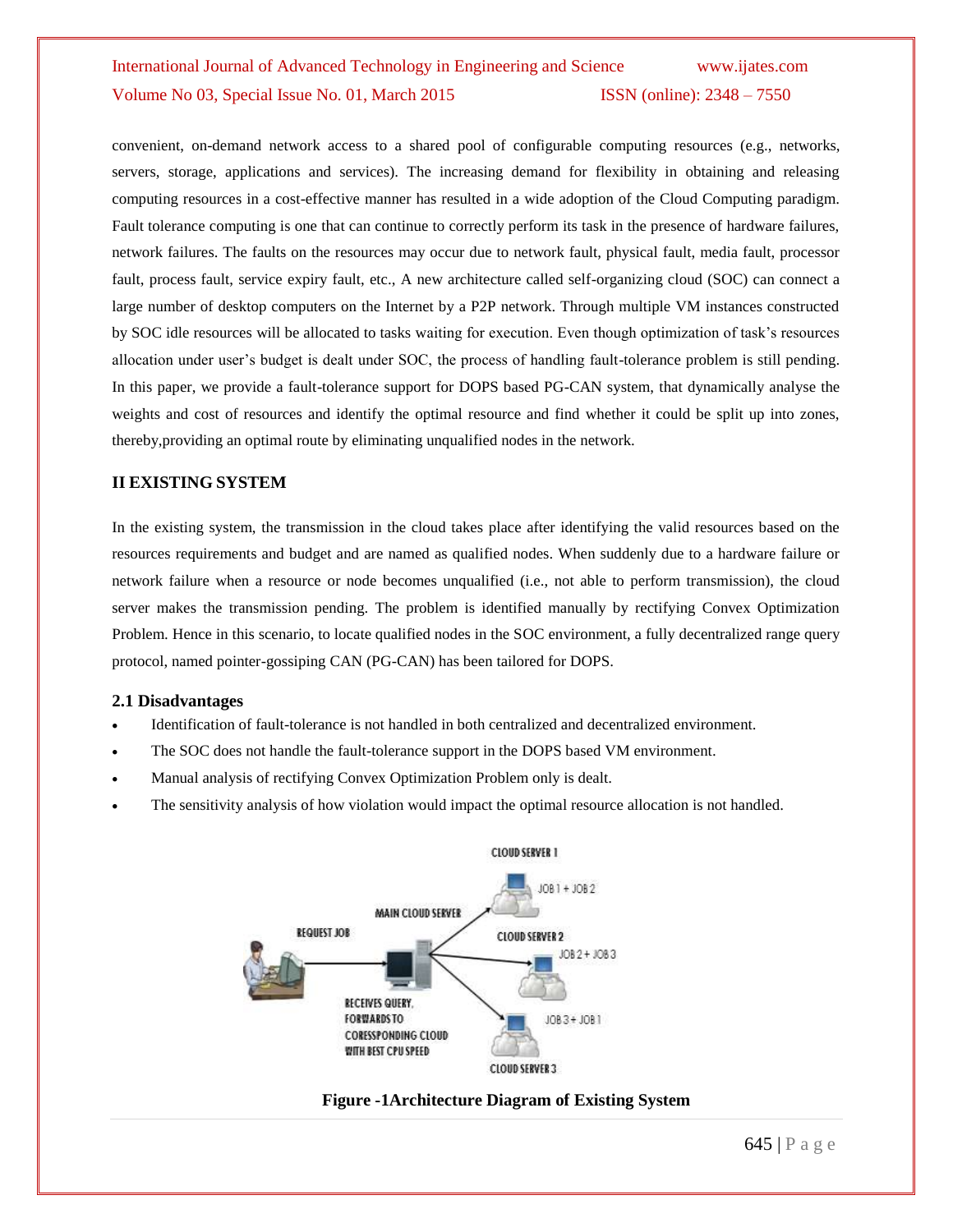Fails to identify the Unqualified nodes in the SOC system.

## **2.2 Resource Allocation in Cloud**

Resource allocation is an integral, evolving part of many data centre management problems such as virtual machine placement in data centres, network virtualization, and multi-path network routing. Since the problems are inherently NP-hard, most existing systems use custom-designed heuristics to find a suitable solution. However, such heuristics are often rigid, making it difficult to extend them as requirements change.



#### **Figure-2 Resource Allocation in Cloud**

Resource provisioning for cloud services in a comprehensive way is crucial to any resource allocation model. Any model should consider both computationalresources and network resources to accurately represent and serve practical needs. Another aspect that should be considered while provisioning resources is energy consumption. This aspect is getting more attention from industry and governments parties. Calls of support for the green clouds are gaining momentum.

#### **III PROPOSED SYSTEM**

In the proposed system, novel cloud architecture, namely self-organizing cloud (SOC), can connect a large number of desktop computers on the Internet by a P2P network. Each participating computer acts as both a resource provider and a resource consumer. They operate autonomously for locating nodes with more abundant resource or unique services in the network to offload some of their tasks; meanwhile they could construct multiple VM instances for executing tasks submitted from others whenever they have idle resources. We focus on two key issues in the design of SOC: 1) the multi attribute range query problem in a fully decentralized environment for locating a qualified node to satisfy a user task's resource demand with bounded delay and 2) how to optimize a task's execution time by determining the optimal shares of the multi attribute resources to allocate to the tasks with various QoS constraints, such as the expected execution time and limited budget.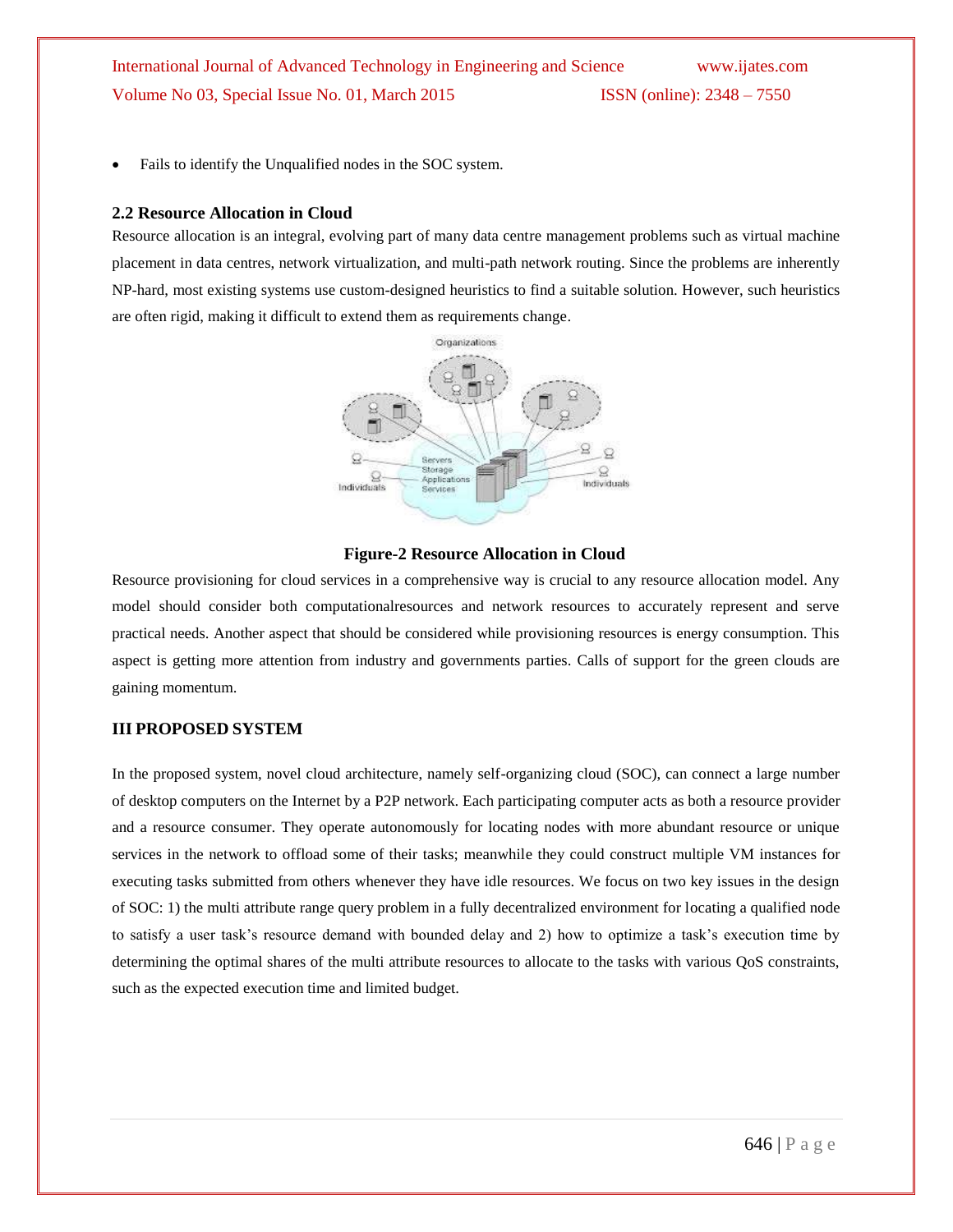

**When JOB1 becomes unqualified, the SOC dynamically, switches to another optimal JOB or Resource and continues the transmission**

## **Figure-3 Architecture Diagram of Proposed System**

The Proposed System comprises the following modules:

## A. **Creation of Jobs**

Initially, the user creates the job that he wants to execute. The user can specify the priority by which the tasks have to be executed. The user can also specify the server name in which the task has to be scheduled.

## B. **Resource Allocation Module**

Once the job is created, the manager updates the job based on the user specified priority that to be executed on the server. The optimal resource vector is also computed in this module for the processes. Based on this optimal resource vector, the resources are allocated for the jobs that are created by the user. The resources along with their weights will be assigned and allocated at the first stage.

#### C. **Optimal Routing Module**

Based on the allocated resources, the DOPS identifies the optimal resources and finds whether it could be split up into zones. It will analyse the weights assigned for each resources and its cost using the Interior –Point Method. To overcome, the Convex-Optimization problem (i.e., maximize the usage of resources and minimize the cost involved), Interior –Point method will be applied. Now an optimal route will be identified (can be one or more routes).

#### D. **Faulty Node Identification Module**

Once the transmission is started, the resources present in the optimal routes, may suddenly become unqualified, due to the following reasons-

- i) Overload in the resource.
- ii) Network Fault.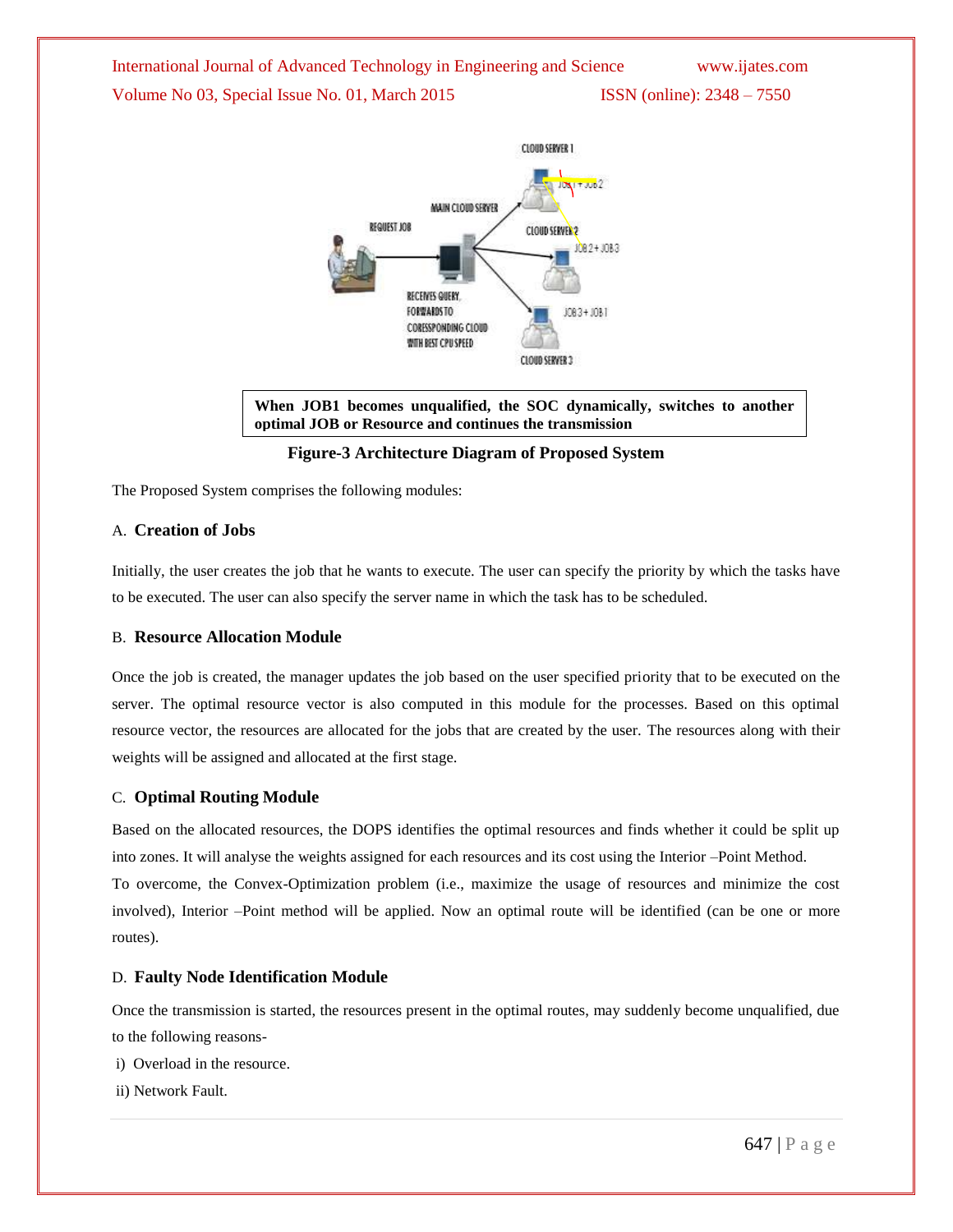iii) Processor Fault.

iv) Media Fault, etc.,

## E. **Pointer Gossiping CAN**

A resource discovery protocol, namely pointer-gossiping CAN (PG-CAN) is used to find the qualified nodes. Like traditional CAN, each node under PG-CAN is responsible for a unique multi-dimensional range zone randomly selected when it joins the overlay. Every node will periodically propagate the state-update messages about its available resource vector to the duty node whose zone encloses this vector. The query message will be routed to the duty node.

## F. **Re-routing Module**

This module we implement the Sun Grid Engine (SGE) Cluster that identifies the faulty node or unqualified node. This engine collects the details of the load balance status of main cloud server and also the remaining proxy cloud servers spread along the split-up zones. Once the faulty node is identified, the SGE removes it from the cloud server using the PG-CAN, then identifies the next new optimal path in the VM environment, and performs the transmission along the new path dynamically. It also allocates the process to the corresponding jobs located in the server dynamically, by doing the required updating in the routing table of the resources in the cloud.This module undergoes a set of sub-modules given below:-

## *F-i). Node-Joining Module*

This module entirely changes the optimal route, by removing the faulty node from the zone and adding the new node to the zone for further transmission. It updates its own routing table and also the routing table of main server and proxy cloud server.

## *F-ii) Node Departing Module*

This module removes the relevant information about the faulty node. It also removes the faulty node's information from main cloud server and proxy cloud server. The routing tables are updated at regular intervals based on the transmission. Information related to the load balance of existing nodes, network traffic and process allocation of jobs is dealt at regular intervals.

## G. *Task Scheduling*

In the task scheduling process, each task is allocated a resource using pointer relay algorithm. The current node sends the query message to another duty node; upon receiving such a message, the remote duty node will also perform the process of task scheduling. Each process on completing its execution will be notified by the user. This task scheduling process is based on cloud activator protocol. This protocol allocates the resource to process whenever it's being interrupted by other processes during its execution. When a process is executing on a server, when no interrupt occurs, the process completes by its optimal resource allocation strategies. In case, when interrupt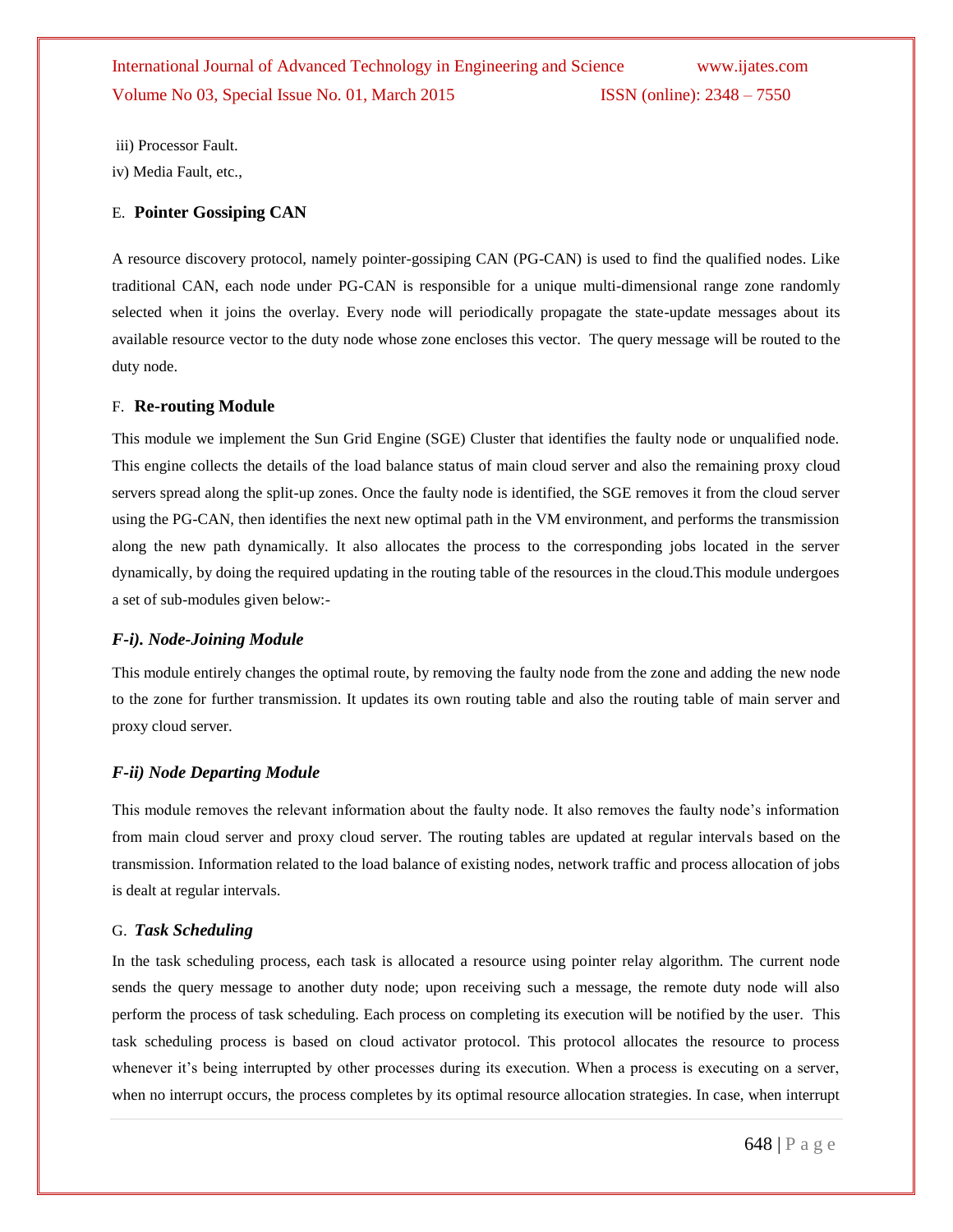occurs during the process execution, the protocol activator which uses the algorithm of resource query. This maintains the random selection policy.

Upon receiving the query result, the requesting node will randomly choose one out of them as the final resource node for executing the submitted task. With this random selection policy, we can effectively mitigate the decision conflict among different tasks.



 **Figure-4 Flow Diagram of Proposed System**

## H. **Advantages**

- Identifiesthe faulty or unqualified nodes during transmission dynamically in both centralized and decentralized environment.
- $\rightarrow$  The SGE (Sun Grid Engine) cluster handles the fault-tolerance support in the DOPS based VM environment.
- → Brute-force strategies and Interior-point method is applied in rectifying Convex Optimization Problem.
- → Contrary to existing solutions which often generate bulky messages per request, our protocol produces only one lightweight query message per task on the Content Addressable Network (CAN) using the Pointer Gossiping technique.

## **IV RELATED WORK**

Shen Di et.al [7] explored integrating volunteer computing into cloud architectures using a self-organizing cloud to reap the huge potential of untapped commodity computing power over the internet. Dr. Lakshmi Prasad et.al [8] has analysed and proposed various ways to handle fault-tolerance. The occurrence of various faults and its types during various scenarios are dealt. Zhang et.al [4] proposed a Byzantine fault tolerance framework for building reliable system in voluntary resource cloud infrastructure. The paper analysis failures happened on primary level will